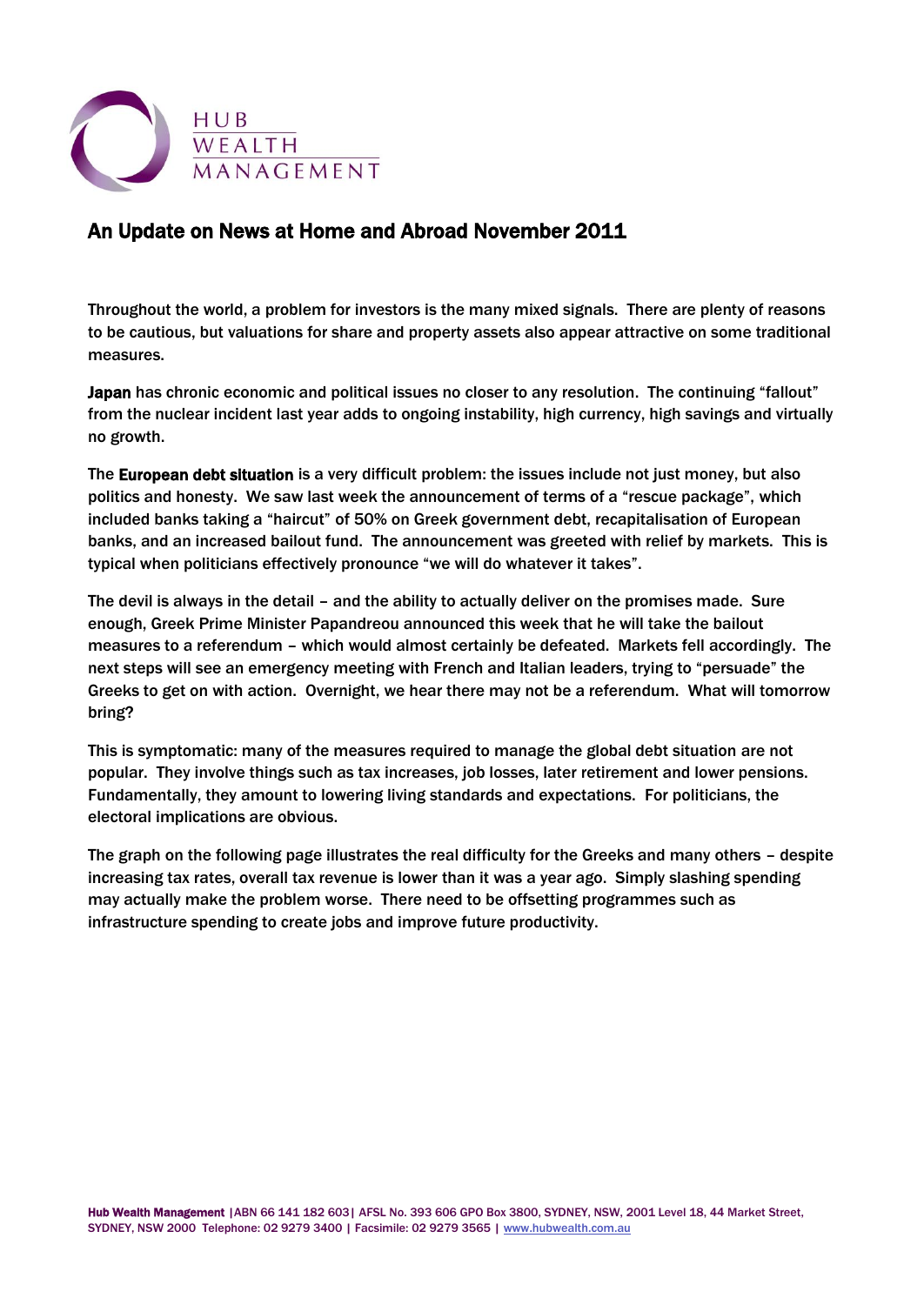



## Cumulative Greek Government Tax Revenues in Euro

Source: Greek Ministry of Finance, Thompson Datastream, Schroders. Updated 28 October 2011.

A concern for commentators and investors is really about the "domino effects" if Greece cannot be helped: what will the impact be for other European countries? Will European banks survive? Will these things also slow growth in the developing world?

These issues will continue to dominate discussion, and changing newsflows will explain some of the ongoing volatility in investment markets. However, the chart below provides some comfort.

The clear implication of this is that economic prosperity in countries such as China, India, US or Australia is unlikely to receive a major negative impact from ongoing problems in Europe. However, the fact that there would be some impact could actually be a positive in galvanising collective action.

Meanwhile, the US is already moving into election mode for the Presidential election next year. The political deadlock there is making it difficult to implement any genuine economic recovery approaches. However, recent US economic data has been relatively positive, suggesting that some slow growth is happening.

There also some early indications the housing starts have bottomed in the US, while house prices are 40% below their peak – similar to Japan, but over 5 years instead of the 20 years it took in Japan. Many major US companies (examples include Apple, Johnson & Johnson) are also in very strong positions, with cash and strong cashflows. Recent economic data has tended to be slightly better than expectations (see graph below). The difficulty is that there remain about 20 million people unemployed in the US. That is a massive drain on the economy, and potential cause for civil unrest.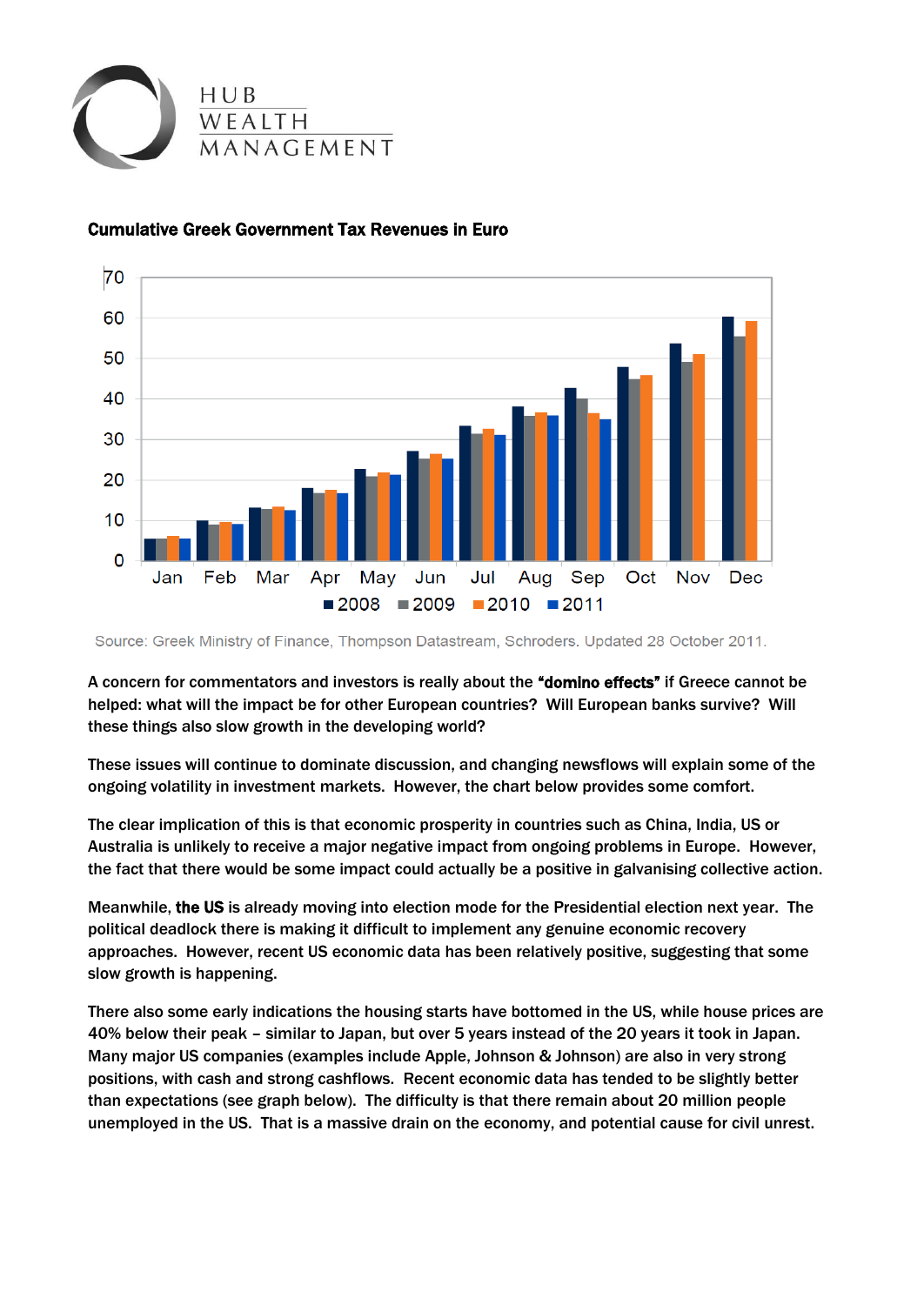

## Trade Links with the Euro Zone



# US Economic Surprise Index Turns Up



Source: Citigroup, Bloomberg, 27 October 2011.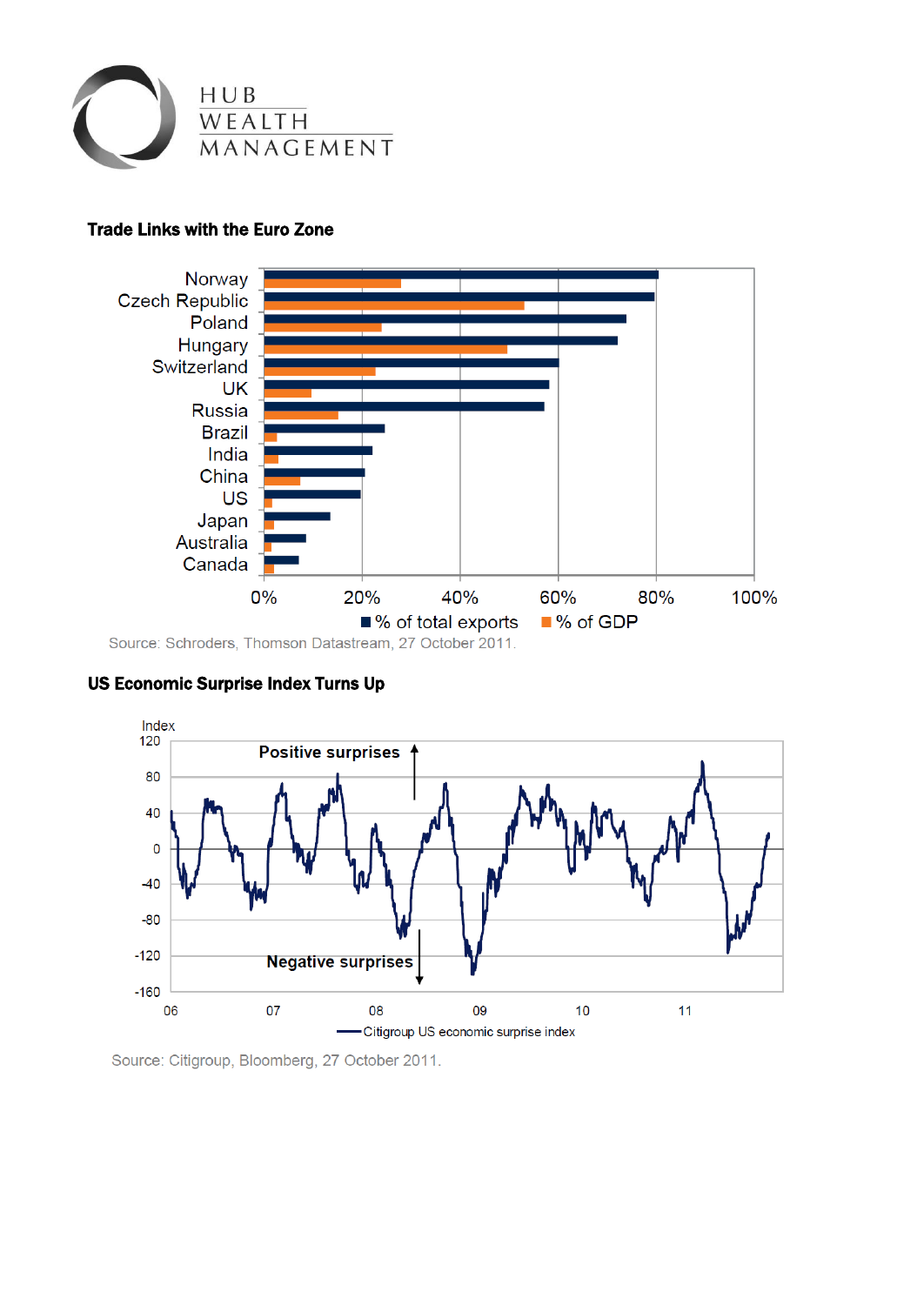

In Australia, we continue to have low unemployment, inflation is moderating, and there is some uneven economic growth. On Melbourne Cup Day, our Reserve Bank announced a cut in interest rates of 0.25%. That is not very meaningful, but is a big change from earlier this year when expectations were for further increases. Largely due to global economic considerations, the Reserve "concluded that a more neutral stance of monetary policy" would now be appropriate.

The Reserve are less concerned about inflation, and see weakness in consumer spending and house prices in recent months. While significant cuts in interest rates are unlikely immediately, the message is clear: the Reserve Bank sees that there could be a need to give a boost to the local economy.

Our banks appear to be very strong, and we have a strong pipeline of major resources project developments to underwrite growth and employment. We should be in no doubt about the importance of continuing growth in emerging economies for us. However, we suffer from some political uncertainty with some significant new taxes mooted. Also, the QANTAS lockout this week seems to herald the start of industrial relations problems over the next 12 months.

While we often pride ourselves in being much better placed than our global peers, it is still worth noting that Australian household debt to disposable income ratio at 160% is four times what it was in 1990, and the highest ratio in the Western world – the US is 120% for example.

### What Does It All Mean and What Do We Do?

Overall, the world economy will continue to show growth in the next few years, underwritten by the emerging economies. In developed economies, the process of debt reduction for both Governments and households will continue. That is necessary, but reduces growth potential in the short-term.

Around the world, the debt problem has been shifted from companies to Governments. The answers will be difficult, painful and time-consuming.

Investors in global markets are well aware of the issues: they explain why bonds are very expensive globally, and shares offer what would normally be very attractive dividend yields. There will be more volatility in markets, as data and events produce news that is different to expectations. However, with massive amounts of cash around the world, and very low interest rates, money is likely to gradually move back towards equities as the "wall of worry" is scaled over the next few years.

Within our portfolios, our approach is to act for you as follows:

- Remain cautious. Capital preservation remains a key objective. This requires patience, diversification, less growth asset exposure, and more careful choice of growth assets.
- In shares, take a "value" bias. This implies a target of higher income yields, and seeking companies whose prices are low compared to their fundamental value.